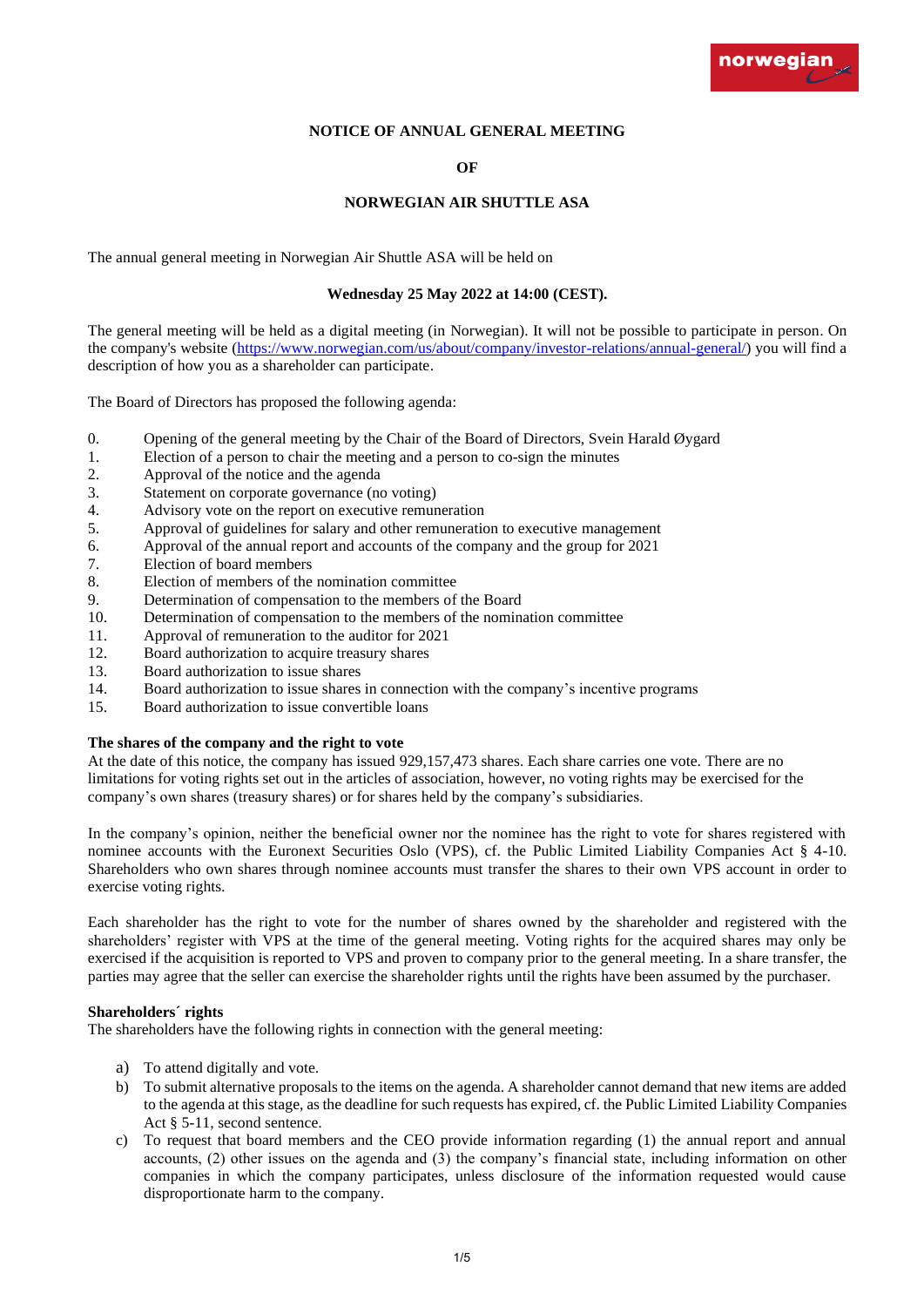

## **Participation**

The general meeting will be held as a digital meeting via Lumi AGM on [www.web.lumiagm.com/128196636.](http://www.web.lumiagm.com/128196636) Click on the link or copy the URL to your browser to attend the general meeting. The meeting ID will be 128-196-636.

By participating online via Lumi AGM shareholders can vote on each agenda item, submit written questions from smartphones, tablets or stationary devices as well as follow live webcast (in Norwegian). No pre-registration is required for shareholders who want to participate, but **shareholders must be logged on before the general meeting starts to be represented and have voting rights**. Note that it will not be possible to log on to the meeting after it has started. We therefore encourage shareholders to log in well in advance of the general meeting. The general meeting is open for login one hour before start-up.

Secure identification of shareholders will be done using the PIN code and reference number listed on the attached form or in VPS Investor Services.

More information and guidelines regarding digital participation via Lumi AGM is available on the company's website [\(https://www.norwegian.com/us/about/company/investor-relations/annual-general/\)](https://www.norwegian.com/us/about/company/investor-relations/annual-general/).

### **Proxies**

Shareholders who wish to participate at the general meeting by using a proxy, can submit this via the company's website [\(https://www.norwegian.com/us/about/company/investor-relations/annual-general/\)](https://www.norwegian.com/us/about/company/investor-relations/annual-general/) or via VPS Investor Services, a service offered by most registrars in Norway, or by completing and returning the enclosed attendance form scanned by email to genf@dnb.no, or alternatively by post to DNB Bank ASA, Registrar's Department, P.O. Box 1600 Sentrum, 0021 Oslo. The deadline for submitting proxies is Tuesday 24 May 2022 at 16:00h.

Proxy with or without voting instructions, can if desirable, be given to the meeting chair or the person he appoints.

Shareholders who have given a proxy may log in to the digital meeting via Lumi AGM but will not be able to vote on the agenda items during the meeting.

#### **Electronic investor information**

The company urges shareholders to receive investor messages from the Euronext Securities Oslo electronically, both from an environmental and cost perspective. To receive investor information electronically, including invitations to general meetings, visit your online bank or euronextvps.no (log in via myVPS in the top-right corner).

\*\*\*

The following documents will be available on the company's website [https://www.norwegian.com/us/about/company/investor-relations/annual-general/:](https://www.norwegian.com/us/about/company/investor-relations/annual-general/)

- 1) Guide for online participation
- 2) This notice and the enclosed proxy form
- 3) The Board of Directors' proposed resolutions for the annual general meeting for the items listed above
- 4) The recommendation of the nomination committee
- 5) The Board of Directors' proposed 2021 financial statements and annual accounts, annual report and auditor's report, including the statement on corporate governance
- 6) Executive remuneration report
- 7) The guidelines on determination of salary and other remuneration to executive management

Any shareholder, who would like to receive the above documents may request the same by email to [investor.relations@norwegian.com](mailto:investor.relations@norwegian.com) or regular mail to Oksenøyveien 3, 1366 Lysaker, Norway.

Lysaker, 4 May 2022

The Board of Directors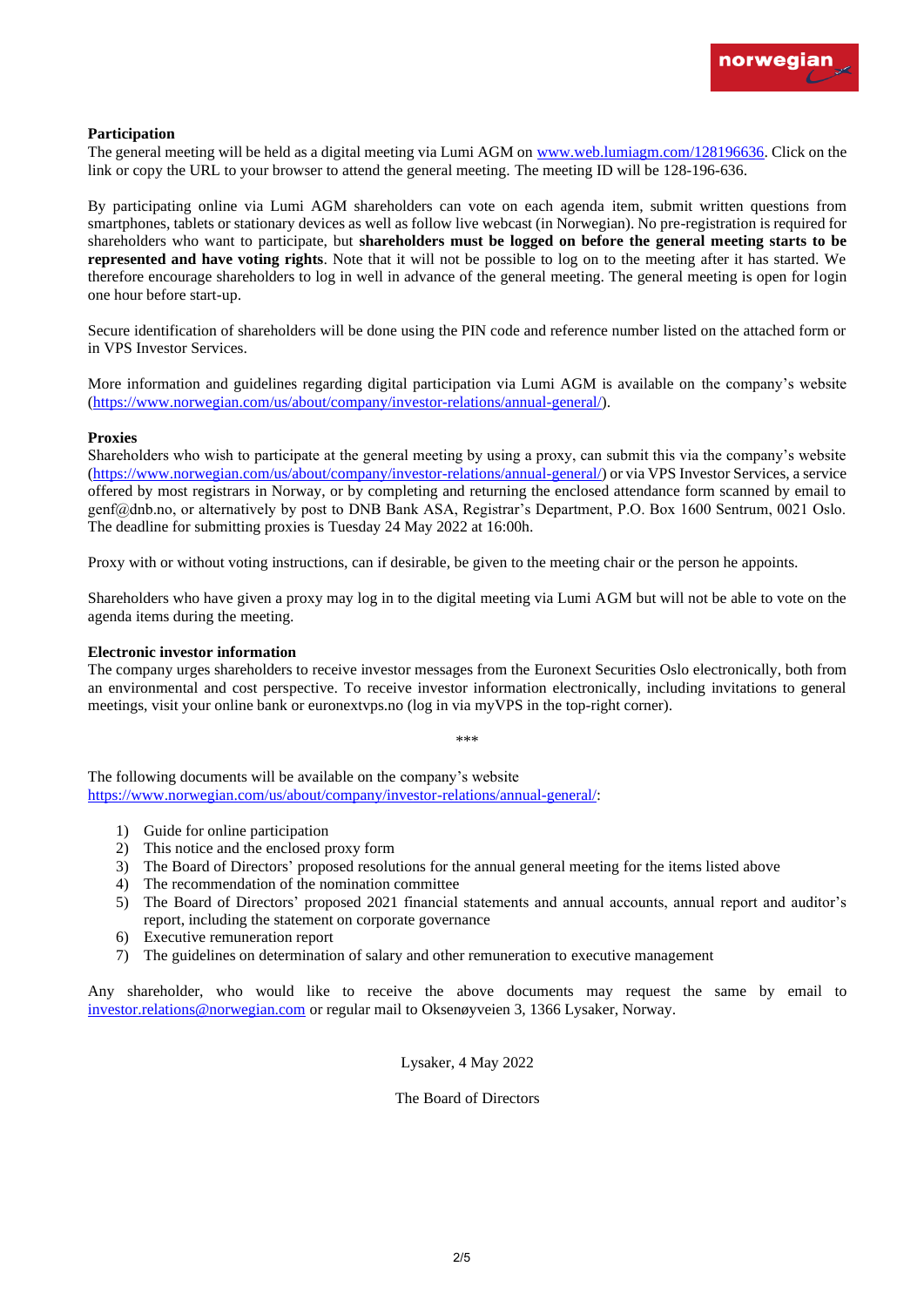## **PROPOSED GENERAL MEETING RESOLUTIONS**

# **ITEM 3: STATEMENT ON CORPORATE GOVERNANCE**

The company shall provide a statement on corporate governance, cf. the Accounting Act § 3-3b. The statement is included in the annual report. The general meeting shall consider this statement, cf. the Public Limited Liability Companies Act § 5- 6 (5).

## **ITEM 4: ADVISORY VOTE ON THE REPORT ON EXECUTIVE REMUNERATION**

The report on executive remuneration for the accounting year 2021 is available at the company's website [https://www.norwegian.com/us/about/company/investor-relations/annual-general/.](https://www.norwegian.com/us/about/company/investor-relations/annual-general/)

The report is subject to an advisory vote at the general meeting in accordance with § 5-6 fourth paragraph of the Public Limited Companies Act. The Board of Directors proposes that the general meeting make the following resolution:

*The general meeting supports the executive remuneration report for the company.*

## **ITEM 5: APPROVAL OF GUIDELINES FOR SALARY AND OTHER REMUNERATION TO EXECUTIVE MANAGEMENT**

In accordance with § 6-16a of the Public Limited Liability Companies Act, the Board of Directors has prepared guidelines for the determination of salary and other remuneration to the CEO and other executives. The guidelines are available on the company's website [https://www.norwegian.com/us/about/company/investor-relations/annual-general/.](https://www.norwegian.com/us/about/company/investor-relations/annual-general/)

The general meeting shall in accordance with § 5-6 (3) of the Public Limited Companies Act, approve the guidelines.

The Board of Directors proposes that the general meeting make the following resolution:

*The general meeting approves the guidelines from the Board of Directors pursuant to the Public Limited Liability Companies Act § 6-16a.*

# **ITEM 6: APPROVAL OF THE ANNUAL REPORT AND ACCOUNTS OF THE COMPANY AND THE GROUP FOR 2021**

The annual report and accounts for 2021, together with the auditor's report, are available at the company's website [https://www.norwegian.com/us/about/company/investor-relations/annual-general/.](https://www.norwegian.com/us/about/company/investor-relations/annual-general/) The Board of Directors proposes that no dividend shall be paid.

### **ITEM 7: ELECTION OF BOARD MEMBERS**

The nomination committee will propose a resolution under this agenda item. The proposal will be disclosed and made available on the on the company's webpage prior to the general meeting.

### **ITEM 8: ELECTION OF MEMBERS TO THE NOMINATION COMMITTEE**

The nomination committee will propose a resolution under this agenda item. The proposal will be disclosed and made available on the on the company's webpage prior to the general meeting.

# **ITEM 9: DETERMINATION OF COMPENSATION TO THE MEMBERS OF THE BOARD**

The nomination committee will propose a resolution under this agenda item. The proposal will be disclosed and made available on the on the company's webpage prior to the general meeting.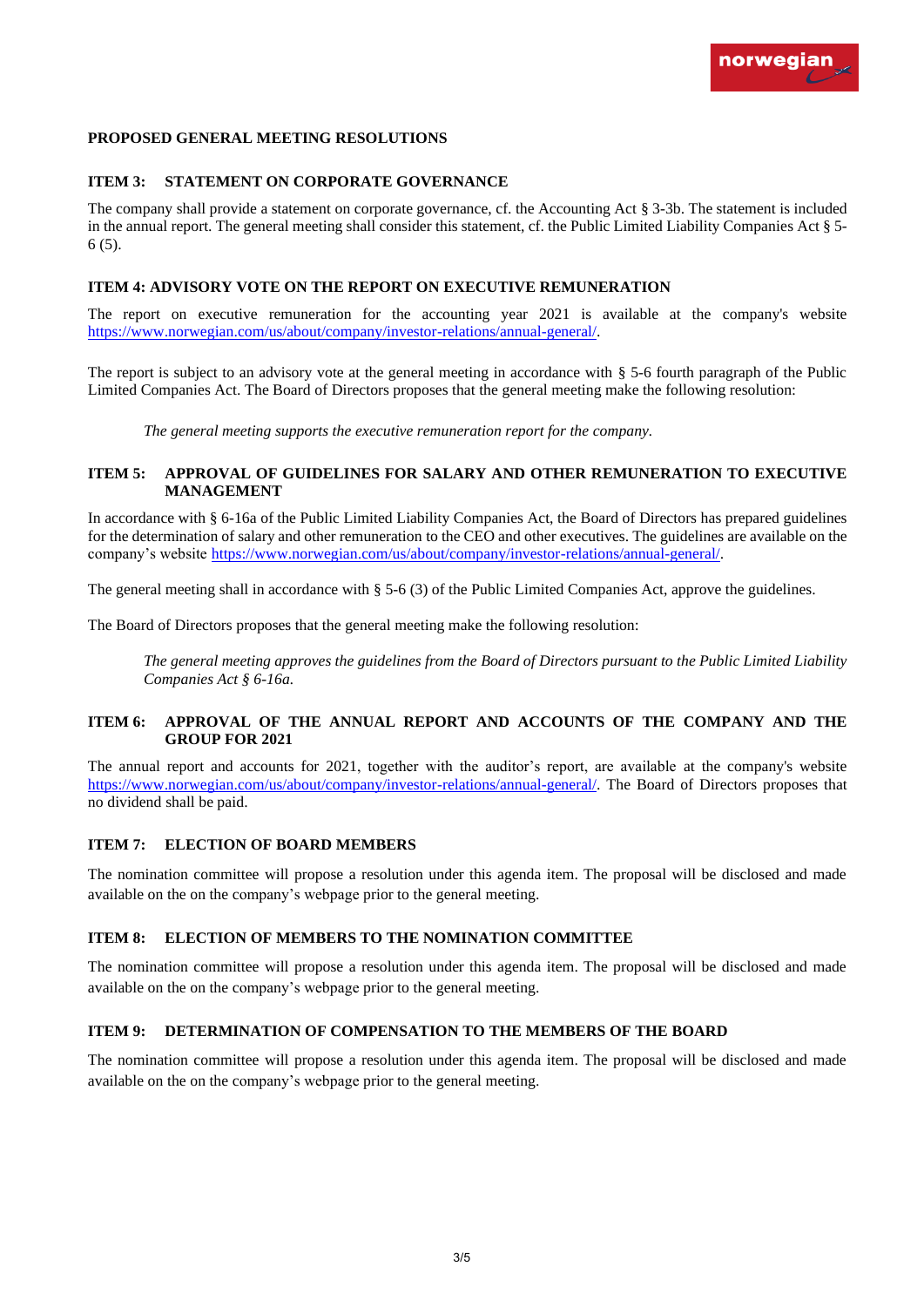

## **ITEM 10: DETERMINATION OF COMPENSATION TO THE MEMBERS OF THE NOMINATION COMMITTEE**

The nomination committee will propose a resolution under this agenda item. The proposal will be disclosed and made available on the on the company's webpage prior to the general meeting.

# **ITEM 11: APPROVAL OF REMUNERATION TO THE AUDITOR FOR 2021**

The Board of Directors proposes that the general meeting adopt the following resolution:

*The general meeting approves the auditor's fees in the aggregate amount of NOK 11,996,000, of which NOK 9,638,000 pertains to auditing of the company, NOK 564,000 pertains to audit related services and NOK 1,794,000 pertains to other advisory services rendered to the company.* 

## **ITEM 12: BOARD AUTHORIZATION TO ACQUIRE TREASURY SHARES**

The Board of Directors proposes that it be authorized to acquire treasury shares with an aggregate nominal value of up to 10 per cent of the company's share capital. The authorization may only be used i) for the purpose of sale and/or transfer to employees in connection with the company's incentive programmes, ii) the purpose of using the company's shares as consideration in connection with acquisitions, mergers, demergers or other transactions, and iii) to purchase treasury shares for investment purposes or for subsequent sale or deletion of such shares.

The Board of Directors proposes that the general meeting adopt the following resolution:

- *1. The Board of Directors is authorized to acquire treasury shares with an aggregate nominal value of 9,291,574,73.*
- *2. The authorization applies until the annual general meeting of the company in 2023, but in any case, no later than 30 June 2023.*
- *3. The highest price that may be paid per share is NOK 200. The lowest price that may be paid per share is NOK 0.10.*
- *4. The Board of Directors may at its discretion determine the method of acquisition and any disposal of the shares.*
- *5. The authorization may only be used i) for the purpose of sale and/or transfer to employees in connection with the company's incentive programmes, ii) the purpose of using the company's shares as consideration in connection with acquisitions, mergers, de-mergers or other transactions, and iii) to purchase treasury shares for investment purposes or for subsequent sale or deletion of such shares.*
- *6. This authorization shall replace the previous authorization to acquire treasury shares.*

## **ITEM 13: BOARD AUTHORIZATION TO ISSUE SHARES**

It may be desirable og necessary for the Board of Directors to strengthen the company's equity by issuing new shares or convertible loans on short notice and without calling an extraordinary general meeting. Further, in order to obtain capital swiftly, with increased flexibility and/or without a prospectus offering, it may be necessary to deviate from the shareholders' preferential right pursuant to the Public Limited Companies Act § 10-4 or § 11-4. In this context, the Board of Directors proposes that it be granted authorizations to issue new shares and new convertible loans, and that each of these authorizations comprises shares with an aggregate nominal value corresponding to 10 percent of the company's share capital.

The Board of Directors proposes that the general meeting adopt the following resolution:

- *1. The Board of Directors is granted an authorization to increase the share capital by up to NOK 9,291,575.*
- *2. The authorization applies until the annual general meeting of the company in 2023, but in any case, no later than 30 June 2023.*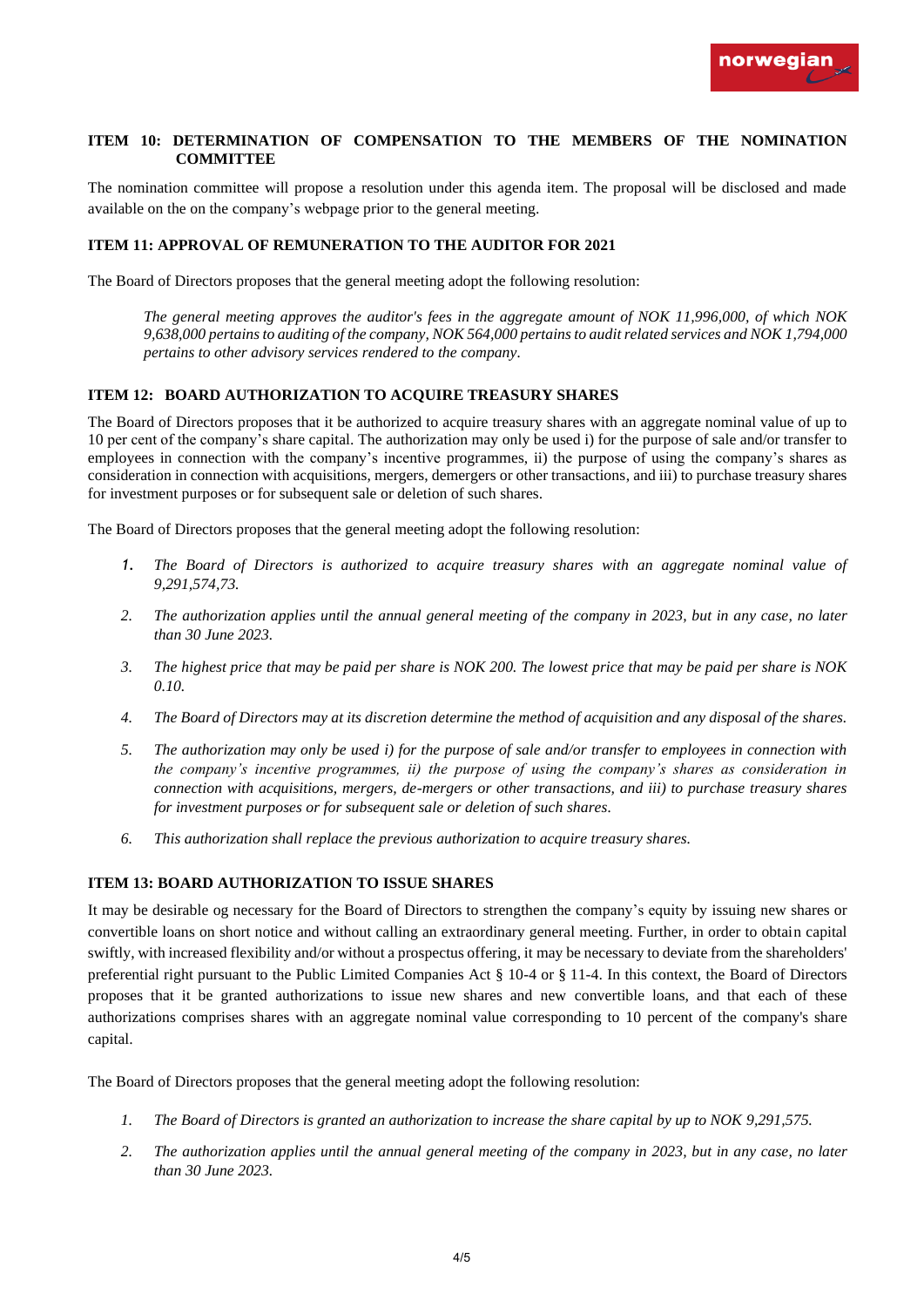

- *3. The shareholders' preferential right pursuant to the Public Limited Companies Act § 10-4 may be deviated from.*
- *4. The Board of Directors may determine that the new shares may carry a preferential right to distributions from the company before the ordinary shares of the company and/or that the new shares shall carry no or limited voting rights and be subject to transfer restrictions.*
- *5. The authorization comprises capital increases against non-cash contributions and the right to incur special obligations, including mergers and demergers, cf. the Public Limited Companies Act § 13-5 and § 14-6 (2).*
- *6. This authorization shall replace the previous authorization to increase the capital that is registered with Foretaksregisteret.*

# **ITEM 14: BOARD AUTHORIZATION TO ISSUE SHARES IN CONNECTION WITH THE COMPANY'S INCENTIVE PROGRAMMES**

The Board of Directors proposes that it be granted an authorization to issue new shares in connection with the company's incentive programmes. It is proposed that the new shares may have an aggregate nominal value corresponding to 1 percent of the company's share capital.

*The Board of Directors proposes that the general meeting make the following resolution:* 

- *1. The Board of Directors is granted an authorization to increase the share capital by up to NOK 1,858,315.*
- *2. The authorization applies until the annual general meeting of the company in 2023, but in any case, no later than 30 June 2023.*
- *3. The shareholders' preferential right pursuant to the Public Limited Companies Act § 10-4 may be deviated from.*
- *4. The authorisation can only be used to issue new shares in connection with the company's incentive programmes.*
- *5. The authorization comprises capital increases against non-cash contributions and the right to incur special obligations, including mergers and demergers, cf. the Public Limited Companies Act § 13-5 and § 14-6 (2). The authorisation can be used in situations as described in the Norwegian Securities Trading Act § 6-17.*

### **ITEM 15: BOARD AUTHORIZATION TO ISSUE CONVERTIBLE LOANS**

The Board of Directors proposes that the general meeting adopt the following resolution:

- *1. The Board of Directors is authorized to adopt resolutions regarding borrowings as mentioned in the Public Limited Companies Act § 11-1.*
- *2. The aggregate amount of convertible loans that may be borrowed is NOK 2 billion (or a corresponding amount in another currency).*
- *3. The share capital may in total be increased by up to NOK 9,291,575.*
- *4. The authorization applies until the annual general meeting of the company in 2023, but in any case, no later than 30 June 2023.*
- *5. The shareholders' preferential rights upon subscription of the loans pursuant to the Public Limited Companies Act § 11-4 cf. § 10-4 and § 10-5, may be deviated from.*
- *6. This authorization shall replace the previous authorization to issue convertible loans registered with Foretaksregisteret.*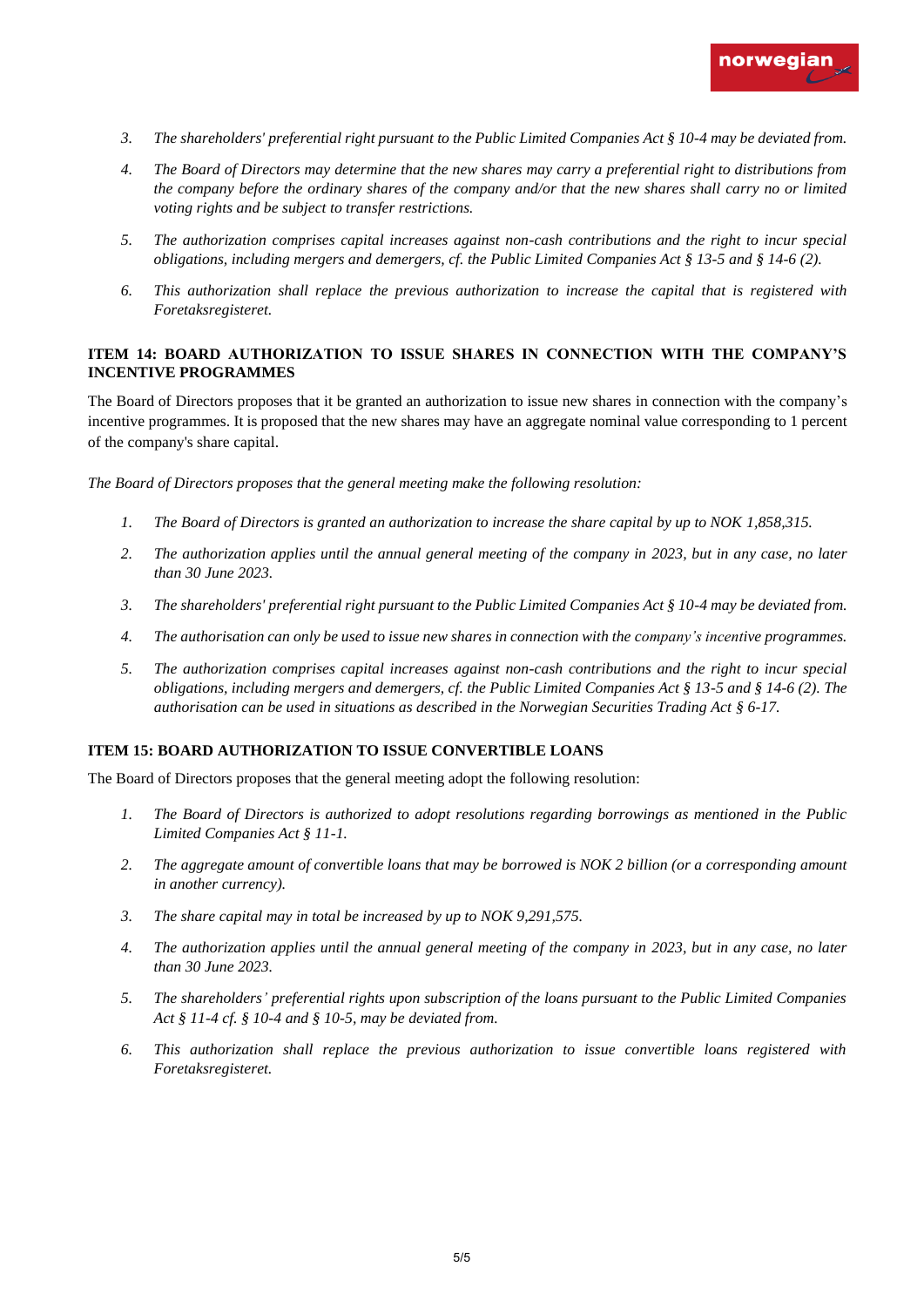

**Ref. no.: PIN code:**

## **Notice of Annual General Meeting**

Meeting in Norwegian Air Shuttle ASA will be held on Wednesday 25 May 2022 at 2:00 p.m. (CEST) Virtual.

The shareholder i[s registered with the following amount of sha](http://www.web.lumiagm.com/128196636)res at summons:

#### *IMPORTANT MESSAGE:*

*The Annual General Meeting will be held as a digital meeting only, with no physical attendance for shareholders.* 

#### *Please log in at www.web.lumiagm.com/128196636*

*You must identify yourself using the reference number and PIN code from VPS that you will find in investor services (Corporate Actions – General Meeting – ISIN) or sent you by post on this form (for non-electronic actors) Shareholders can also get their reference number and PIN code by contacting DNB Bank Registrars Department by phone +47 23 26 80 20 (8:00-a.m. to 3:30 p.m. ) or by e-mai[l genf@dnb.no.](mailto:genf@dnb.no)* 

*On the company's web page<https://www.norwegian.com/us/about/company/investor-relations/annual-general>You will find an online guide describing more in detail how you as a shareholder can participate in the Virtual meeting.* 

**Deadline for registration of proxies and instructions: 24 May 2022 at 4:00 pm**

#### **Notice of attendance**

Shareholders are only allowed to participate online and no pre-registration is required. Shareholders must be logged in before the meeting starts. **If you are not logged in before the general meeting starts, you will not be able to attend**. Log in starts an hour before.

Shareholders who do not wish to participate online can give proxy to another person.

**Proxy without voting instructions** for Annual Genera[l Meeting of Norwegian Air Shuttle ASA](https://www.norwegian.com/us/about/company/investor-relations/annual-general) 

**Ref. no.: PIN code:**

Proxy should be registered through the Company's website https://www.norwegian.com/us/about/company/investor-relations/annual**general or through VPS Investor Services.** 

For granting proxy through the Company's website, the above-mentioned reference number and PIN code must be stated.

In VPS Investor Services chose *Corporate Actions - General Meeting – ISIN.*

Investor Services can be accessed either throug[h https://www.euronextvps.no/](https://www.euronextvps.no/) or your account operator*.*

Alternatively you may send this form by e-mail t[o genf@dnb.no,](mailto:genf@dnb.no) or by regular Mail to DNB Bank ASA, Registrars Department, P.O.Box 1600 Centrum, 0021 Oslo, Norway. The proxy must be received no later than **24 May 2022 at 4:00 PM. The form must be dated and signed in order to be valid.**

If you do not state the name of the proxy holder, the proxy will be given to the Chair of the Board of Directors or an individual authorised by him.

The undersigned:

hereby grants (tick one of the two)

 $\Box$  the Chair of the Board of Directors (or a person authorised by him), or

\_\_\_\_\_\_\_\_\_\_\_\_\_\_\_\_\_\_\_\_\_\_\_\_\_\_\_\_\_\_\_\_\_\_\_\_\_\_\_\_\_ **(NB: Proxy holder must send an e-mail to [genf@dnb.no](mailto:genf@dnb.no) for log in details**)

(Name of proxy holder in capital letters)

proxy to attend and vote for my/our shares at the Annual General Meeting of Norwegian Air Shuttle ASA on 25 May 2022 at 2:00 p.m. (CEST).